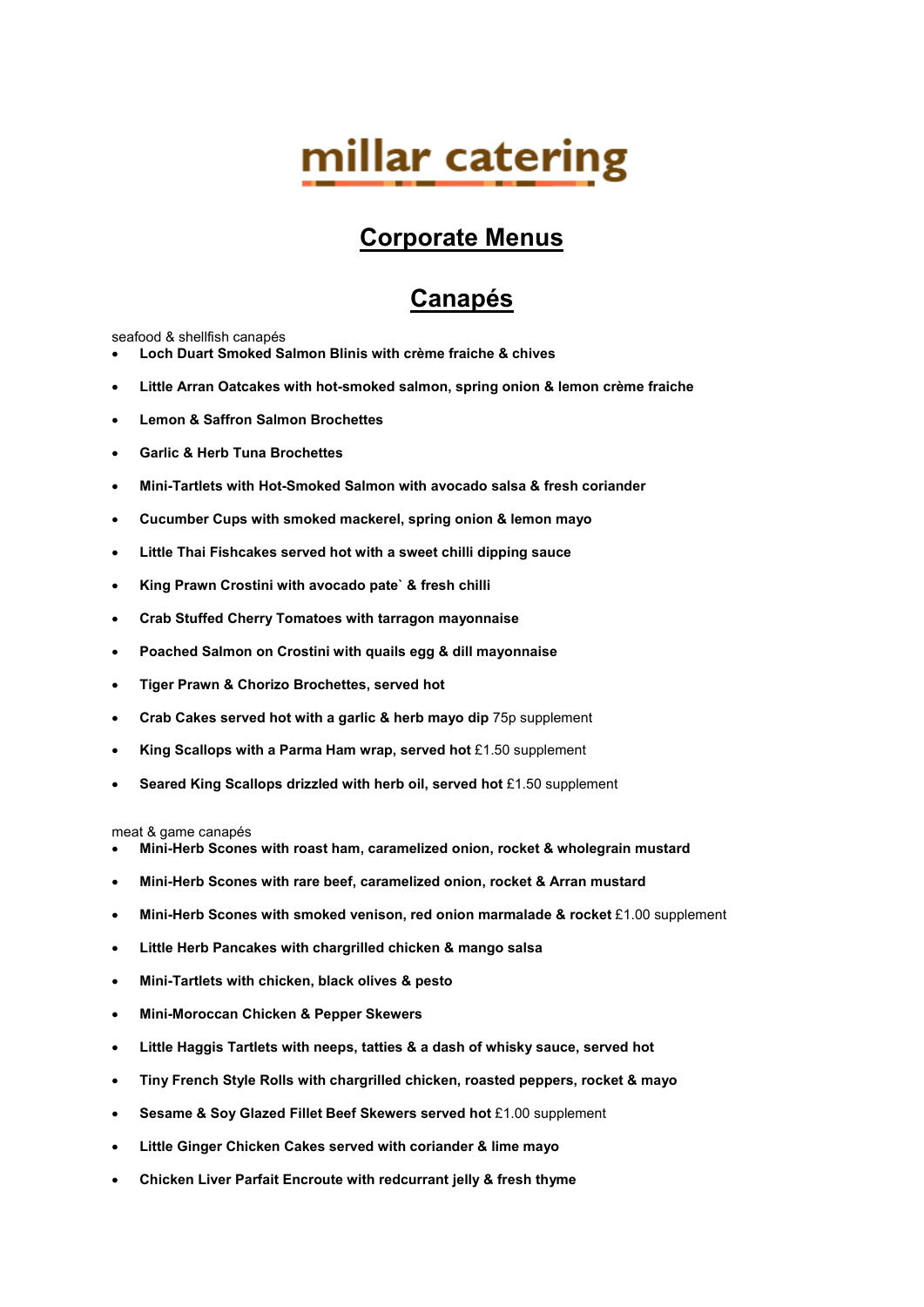• **Venison Pate Encroute with red onion marmalade & fresh thyme** 

Vegetarian canapés

- **Red Pepper & Spinach Frittata served tapas style**
- **Crostini topped with goat's cheese, cherry tomato & caramelized onion**
- **Mozzarella Encroute with roasted baby vine tomatoes, basil & balsamic pearls**
- **Mini-Red Onion Tarte Tatins served hot with fresh thyme**
- **Mini-Tartlets with roasted asparagus tips, caramelized shallots & hollandaise, served hot**
- **Cocktail Corn-cakes topped with mango salsa & crème fraiche**
- **Crostini with roast vegetables & Dunsyre blue cheese**
- **Little Tartlets with feta, black olives, cucumber & lemon crème fraiche**
- **Mini-Neep, Tattie & Spinach Bhajis served hot, with a tomato & chilli dipping sauce**
- **Little Risotto Cakes served hot with a crème fraiche dip**
- **Mushroom Pate` Encroute topped with shredded fresh herbs**
- **French Onion Soup Shots served hot with sour cream & chives**
- **Little Gazpacho Soup Shots served chilled**

#### **Inclusive Items/ Services**

- **Hire of all canapés service equipment/ utensils**
- **Disposable cocktail napkins**

#### **Waiting Staff/ Canapés Chef**

- **Our uniformed waiting staff are available for your event if required, charged at a rate of £10.00 per hour/ per staff member, for a minimum of 3 hours**
- **For canapés service a canapés chef will be required to assemble/ cook items onsite, charged at a rate of £12.50 per hour for a minimum of 3 hours**

#### **Glass Hire**

• **A wide range of glassware is available to hire for your event from champagne flutes to wine glasses, pints to hi-balls, shot glasses to whisky glasses at a cost of 30p per item.** 

#### **Hire Furniture**

- **8ft Trestle Tables @ £5.50 per item.**
- **Poseur Tables @ £20.00 per item.**

NB A full range of furniture & accessories are available for your event, please let us know your requirements. A £20.00 each way delivery/ uplift charge will apply to all furniture orders.

#### **Hire Table Linen**

- **White Linen tablecloths are available to hire at a cost of £7.50 per cloth 8ft long cloth, £8.95 square cloth to fit 5-6ft round table or £10.95 – round cloth to fit 5-6ft round table.**
- **White linen napkins are available to hire at a cost of 95p per item.**
- **Table linen is also available in lemon, ivory, pink, gold, burgundy & dark blue colours with a surcharge of £3.00 per cloth & 55p per napkin.**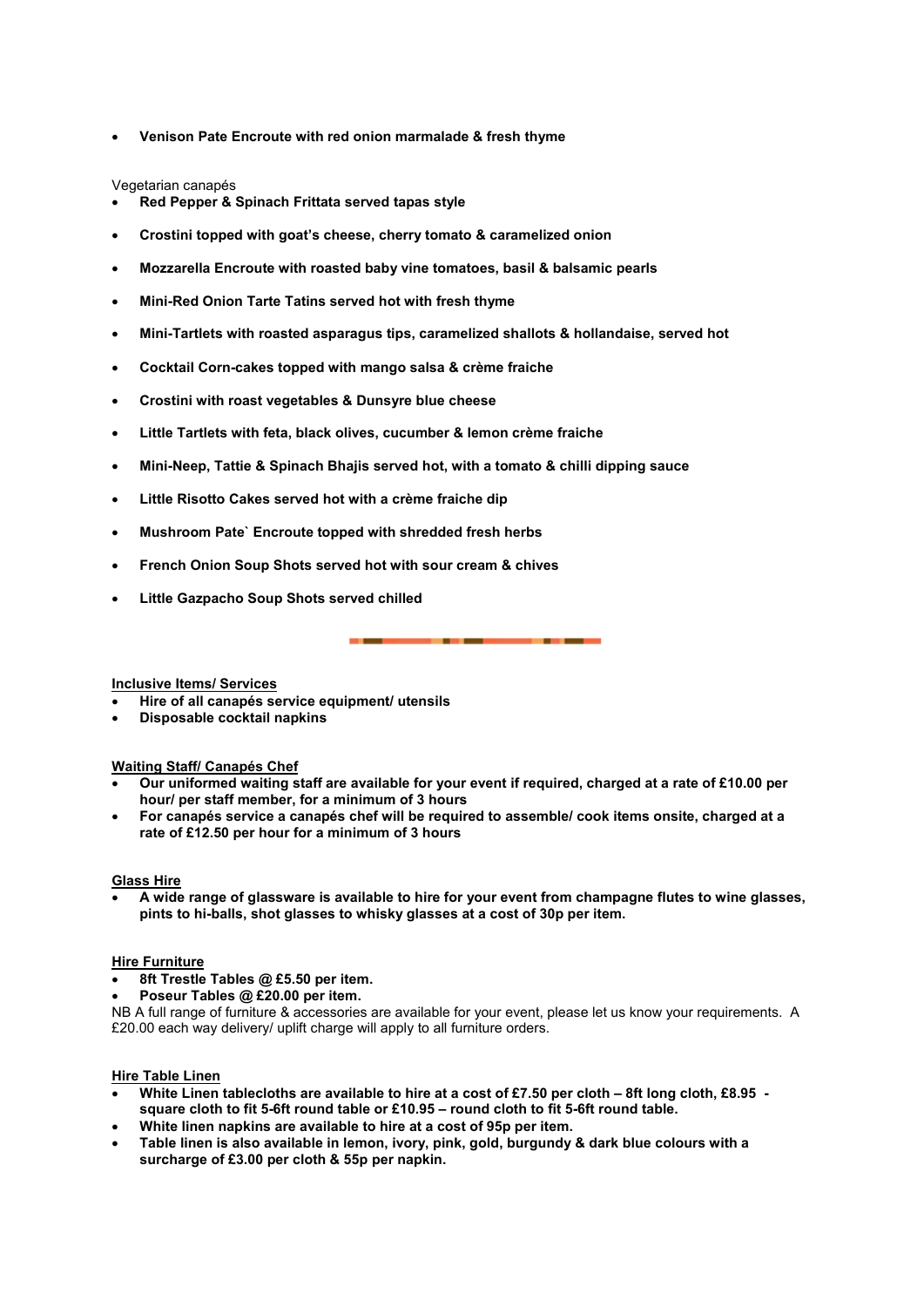#### **Booking Info/ Payment Terms**

- **All canapés are priced at £1.90 per item unless otherwise stated**
- **All prices quoted are based on a minimum order of 4 canapés per person for guest numbers of x 40 & above.**
- **A 20% booking deposit will be required to confirm your event booking.**
- **All prices quoted are exclusive of vat @ 20%**
- **Final guest numbers & any special dietary requirements should be confirmed no later than 7 days prior to your event.**
- **An invoice will be issued following your event. Payment terms are 7 days.**

### **Buffet Menu Options**

#### **Buffet Menu Option (1)**

.

- **Baked Fillets of Loch Duart Salmon** with a Parma ham wrap, served with basil mayo & lemon wedges
- **Roast Breast of Chicken** marinated with white wine & fresh herbs
- **Honey Glazed Roast Ham** served with wholegrain mustard
- **Chicken & Chilli Potato-cakes** served with a paprika mayo dip
- **Chargrilled Vegetable Terrine** garnished with seasonal leaves **(v)**
- **Baby Peppers** stuffed with cream cheese
- **Baby Potato Salad** with red onion & flat parsley in a light mayonnaise dressing **(v)**
- **Plum Tomato & Basil Salad** with a balsamic dressing **(v)**
- **Pasta & Olive Salad** with roasted peppers, cherry tomatoes, pesto & fresh herbs **(v)**
- **Mixed Dressed Salad Bowl (v)**
- **Crusty French Bread & Butter**

**Per Person £11.95** 

#### **Buffet Menu Option (2)**

- **Roast Beef** with a pepper crust, served medium rare with horseradish sauce
- **Moroccan Marinated Chicken Goujons** served with a garlic & herb mayo dip
- **Tiger Prawn & Chorizo Skewers** marinated with lemon juice, fresh herbs & chillies, served hot
- **Ham Hock Terrine** served with tomato chutney
- **Spanish Tortilla Squares** served tapas style **(v)**
- **Roast Vegetable Brochettes** garnished with seasonal leaves **(v)**
- **Baby Potatoes** with red onion & flat parsley in a vinaigrette dressing **(v)**
- **Spicy Cous Cous Salad** with roasted red onions, raisins, almonds & fresh coriander **(v)**
- **Greek Style Salad** with Cos lettuce, cucumber, feta & olives **(v)**
- **Savoury Mushroom Rice** served hot **(v)**
- **Crusty French Bread & Butter**

**Per Person £12.95**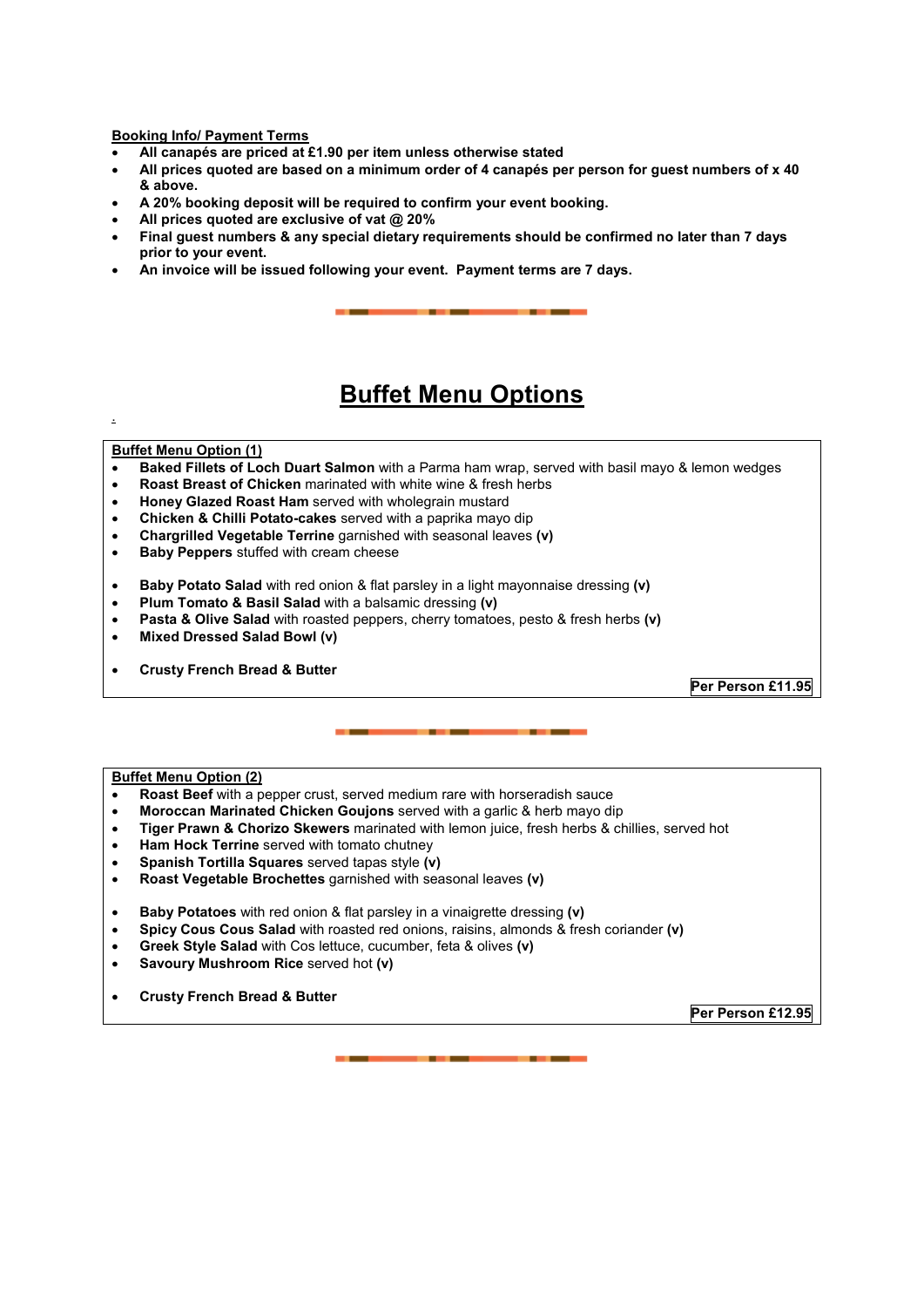#### **Buffet Menu Option (3)**

- **Market Fish Platter** served with king prawns, lemon wedges & a garlic mayo dip
- **Chargrilled Fillet of Pork** served with caramelized apple
- **Carved Melon & Parma Ham** drizzled with balsamic syrup
- **Chicken & Chorizo Skewers** served hot with a tomato & pepper salsa
- **Spinach, Red Pepper & Potato Frittata** served hot **(v)**
- **Platter of Mozzarella, Plum Tomatoes & Rocket** with basil oil & balsamic syrup **(v)**
- **Baby Roast Potatoes** with fine beans & flat parsley in a vinaigrette dressing **(v)**
- **Vegetable Paella Rice** onions, mushrooms, peppers & fresh herbs, served hot **(v)**
- **Cannellini Bean Salad** with anchovies, spring onions, parsley & a zesty lemon dressing **(v)**
- **Tuscan Plum Tomato & Bread Salad** with rocket leaves & basil oil **(v)**
- **Ensalada Mixta** with asparagus, tuna, boiled egg, carrot, sweet corn, olives, crispy leaves & a creamy garlic dressing
- **Freshly Baked Ciabatta & Butter**

**Per Person £14.50** 

#### **Buffet Menu Option (4)**

- **Hot-Smoked Loch Duart Salmon** served with herby mayo & lemon wedges
- **Rare Roast Sirloin of Beef** served with caramelized onions & wholegrain mustard
- **Seared Breast of Chicken** with a whisky glaze
- **Venison Pate** served with oatcakes & red onion confit
- **Goan Spiced Sweet Potato & Pepper Skewers** served hot**(v)**
- **Feta & Black Olive Tartlets** served hot **(v)**
- **Portobello Mushrooms** served hot with garlic butter **(v)**
- **Baby Potatoes** served hot, roasted with sea salt & fresh thyme **(v)**
- **Beetroot & Carrot Remoulade** with capers & freshly squeezed lemon juice **(v)**
- **Cous Cous Salad** with roasted vegetables, fresh herbs & chillies **(v)**
- **Chicory, Apple & Walnut Salad** with a Dijon mustard dressing
- **Mixed Herb & Leaf Salad** with a balsamic dressing **(v)**
- **Freshly Baked Petit Pain & Butter**

**Per Person £17.95** 

#### **Buffet Menu Option (5)**

- **Roast Fillet of Scotch Beef** served medium rare, with caramelized shallots & horseradish sauce
- **Pork, Apricot & Pistachio Terrine** served with plum & apple chutney
- **Seared Tarbert Bay Scallops** served hot with garlic butter
- **Chinese Spiced Goujons of Chicken** with a star anise glaze
- **Platter of Loch Duart Salmon** served with lemon wedges, seasonal leaves & a caper dressing
- **Asparagus & Tarragon Tart** served warm **(v)**
- **Roasted Butternut Squash & Goats Cheese** served hot with farfalle pasta, baby vine tomatoes, rocket, pine nuts & balsamic reduction **(v)**
- **Sweet Potato Salad** with spring onion, coriander & a creamy mustard dressing **(v)**
- **Crab Linguine** with flat parsley, lemon zest & chilli oil
- **Wild Rice & Broad Bean Salad** with a chilli & garlic dressing **(v)**
- **Chickpea & Tomato Salad** with a tahini dressing **(v)**
- **Micro-Herb Salad** with a classic vinaigrette dressing **(v)**
- **Green Olive Bread** served with butter, olive oil& balsamic syrup

**Per Person £23.95**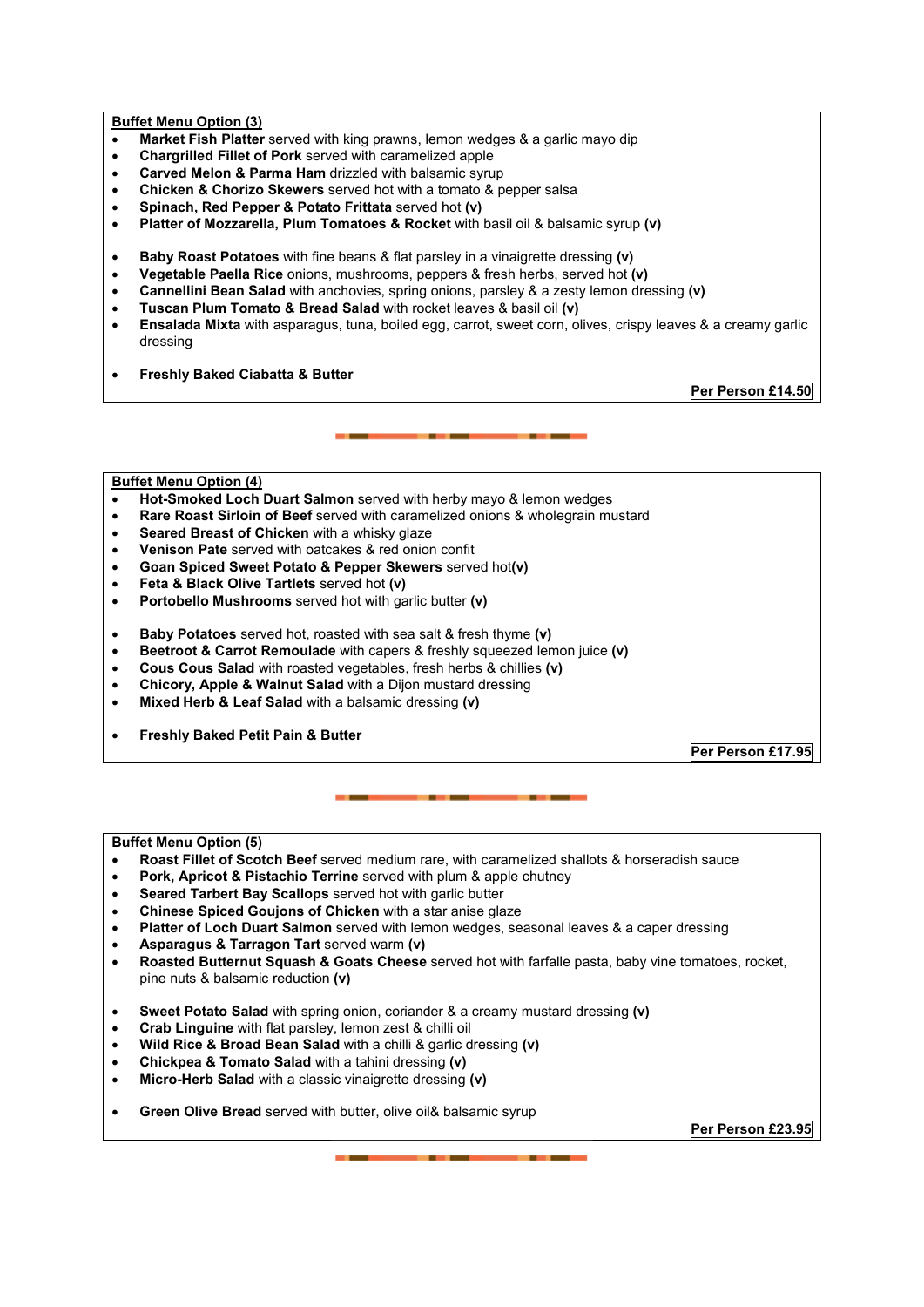**Items/ Services Included**

- **Hire of service equipment/ utensils**
- **Hire of crockery & cutlery**
- **Hire of white linen tablecloths for the buffet table**
- **Disposable linen-style napkins**
- **Pre-event site visit/ meeting**

#### **Waiting Staff**

• **Our uniformed waiting staff are available for your event if required, charged at a rate of £10.00 per hour/ per staff member, for a minimum of 3 hours** 

#### **Booking Info/ Payment Terms**

- **All buffet menu prices are based on minimum guest numbers of x 40.**
- **A 20% booking deposit will be required to confirm your event booking.**
- **All prices quoted are exclusive of vat @ 20%**
- **Final guest numbers & any special dietary requirements should be confirmed no later than 7 days prior to your event.**
- **An invoice will be issued following your event. Payment terms are 7 days.**

### **Hot Buffet Menus**

#### **Hot Buffet Menu Option**

- **Any 2 Hot Buffet Dishes** please choose from options below
- **Crusty French Bread & Butter**
- **Warmed Pitta Bread**
- **Dressed Mixed Salad Bowls**

**Per Person £8.95** 

#### **Hot Buffet – Meat & Seafood Dishes**

- **Chicken Tikka Jalfrezi** served with boiled rice
- **Chicken Madras** served with boiled rice
- **Goan Chicken & Sweet Potato Curry** served with boilked rice
- **Chicken in White Wine Sauce** served with baby potatoes
- **Thai Chicken Green Curry** served with boiled rice
- **Mediterranean Chicken** with mixed vegetables in a tomato & herb sauce, served with boiled rice
- **Moroccan Chicken Tagine** served with cous cous
- **Bangers & Mash served with onion gravy**
- **Haggis, Neeps & Tatties** served with a whisky sauce
- **Beef Chilli** served with boiled rice
- **Beef Lasagne** served with baby potatoes
- **Braised Beef in Guinness** served with baby potatoes
- **Braised Beef & Mushroom Stew** cooked in red wine, served with spring onion mash
- **Beef Stroganoff** served with boiled rice **£2.00 supplement per person**
- **Moroccan Lamb Tagine** served with cous cous **£3.00 supplement per person**
- **Mixed Paella** with chicken, chorizo & mixed vegetables
- **Seafood Paella** with clams, mussels & tiger prawns **£3.00 supplement per person**
- **Goan Crayfish & Salmon Curry** served with rice **£3.00 supplement per person**
- **Thai Seafood Green Curry** with mussels, king prawns & salmon, with boiled rice **£2.50 sup p/p**
- **Bouillabaisse** with langoustine, mussels, clams & market fish **£6.00 supplement per person**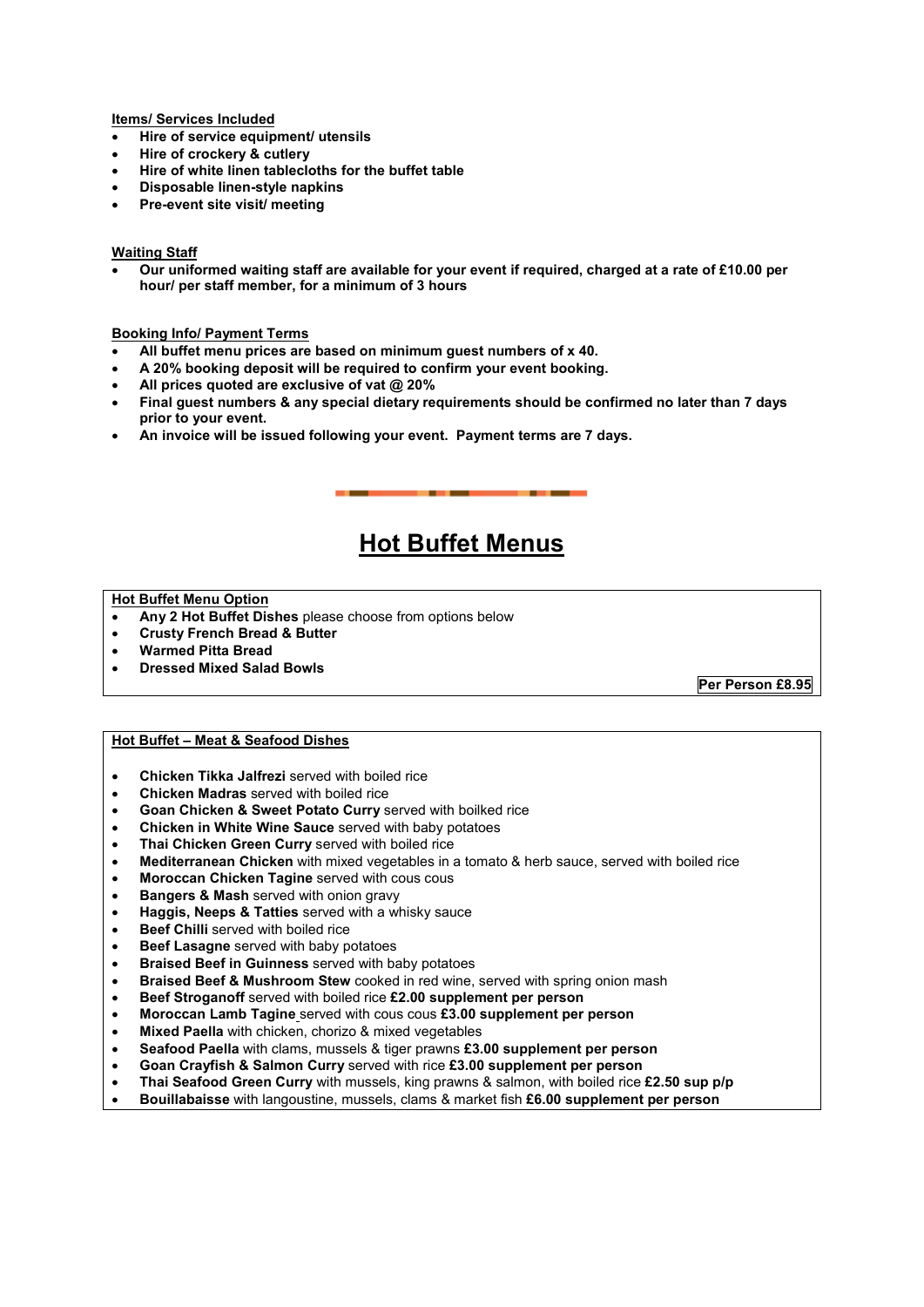#### **Hot Buffet – Vegetarian Dishes**

- **Malaysian Sweet Potato & Butternut Squash Curry** served with boiled rice
- **Thai Vegetable Curry** served with boiled rice
- **Mushroom Stroganoff** served with boiled rice
- **Penne Pasta with Roast Vegetables** in a tomato & herb sauce
- **Penne Pasta with Mushrooms** in a white wine cream sauce
- **Moroccan Chickpea & Tomato Tagine** served with boiled rice
- **Vegetable Chilli** served with boiled rice
- **Vegetarian Lasagne** served with baby potatoes
- **Vegetable Paella** with courgette, onions, mushrooms, peppers, tomatoes & fresh herbs
- **Roast Vegetable Risotto** with courgette, red pepper, red onion & asparagus
- **Mushroom Risotto** topped with Parmesan & fresh herbs

**Items/ Services Included**

- **Uniformed Service Staff**
- **Hire of Service Equipment/ Utensils**
- **Hire of Crockery & Cutlery**
- **Hire of White Linen Tablecloths for the Buffet Table**
- **Delivery & Uplift**

#### **Booking Info/ Payment Terms**

- **Prices Quoted are based on guest numbers of x 40 & above.**
- **A 20% booking deposit will be required to confirm your event booking.**
- **Final guest numbers & any special dietary requirements should be confirmed no later than 7 days prior to your event.**
- **An invoice will be issued following your event. Payment Terms are 7 days.**

### **Desserts** price per person

- **Caramel Apple Pie** served with fresh pouring cream **@ £2.50**
- **Profiteroles** with fresh cream & dark chocolate sauce **@ £2.75**
- **Lemon Meringue Pie** served with raspberry coulis **@ £2.75**
- **Belgian Chocolate & Praline Torte** served with fresh pouring cream **@ £2.75**
- **Cherry Bakewell Cheesecake** served with raspberry coulis **@ £2.75**
- **Strawberry & Clotted Cream Tart** served with raspberry coulis **@ £2.75**
- **Baked Lemon Tart** served with raspberry coulis **@ £2.95**
- **Bakewell Tarte** served with fresh pouring cream **@ £2.95**
- **Pear & Almond Tarte** served with raspberry coulis **@ £2.95**
- **Fresh Fruit Salad** served with fresh pouring cream **@ £2.95**
- **Raspberry & White Chocolate Cheesecake** served with red berry coulis **@ £3.25**
- **Caramelized Orange Cheesecake** served with mango coulis **@ £3.25**
- **Glazed Apricot Tartlet** served with creme fraîche & red berry coulis **@ £3.95**
- **Vanilla Pannacotta** served with fresh fruits & raspberry coulis **@ £4.50**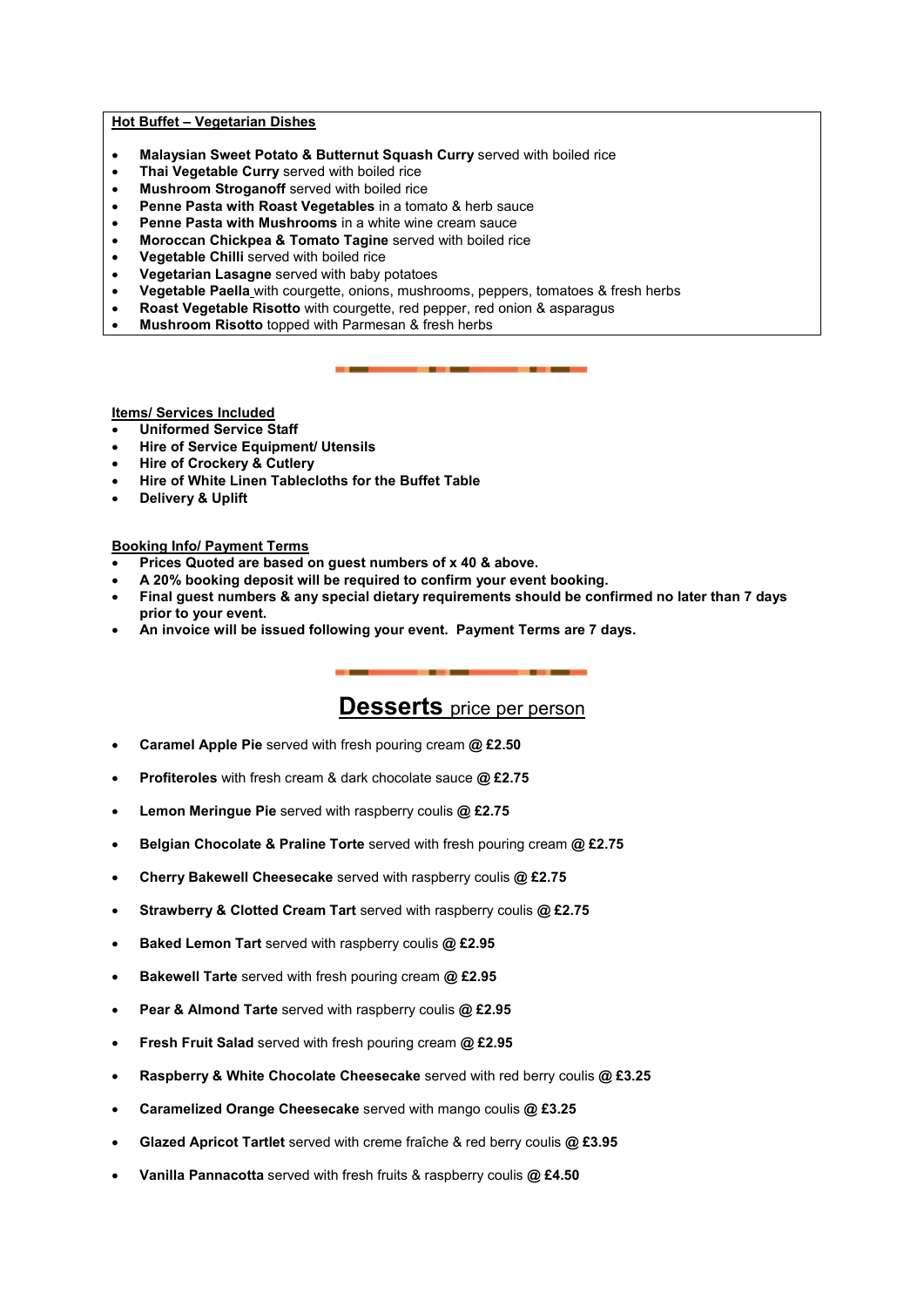### **Soups** price per person

- **Lentil Soup @ £3.00**
- **French Onion Soup @ £3.00**
- **Pea & Ham Soup @ £3.00**
- **Tomato & Roast Red Pepper Soup @ £3.50**
- **Cream of Mushroom Soup @ £3.50**
- **Spicy Roasted Sweet Potato & Butternut Squash Soup @ £3.50**
- **Chorizo, Broadbean & Tomato Soup @ £3.90**
- **Cream of Asparagus Soup @ £4.50**

### **Sweet Bites & Fresh Fruit**

- **Homemade Tablet @ 50p** per item
- **Petit Fours @ 95p** per item
- **Caramel Shortcake @ £1.50** per item
- **Mini-Scones with strawberries & cream @ £1.25** per item
- **Selection of Homemade Cakes @ £1.75** per person
- **Fresh Fruit Bowl £1.00** per person
- **Fresh Fruit Skewers @ £1.50** per person
- **Carved Fruit Platter @ £1.75** per person

### **Soft Drinks**

- **Fresh Orange Juice @ £2.50** per litre
- **Fresh Apple Juice @ £2.50** per litre
- **Fresh Pineapple Juice @ £2.50** per litre
- **Fresh Cranberry Juice @ £2.70** per litre
- **Still Mineral Water @ £2.95** per litre
- **Sparkling Mineral Water @ £2.95** per litre
- **Canned Soft Drinks @ 80p** per item